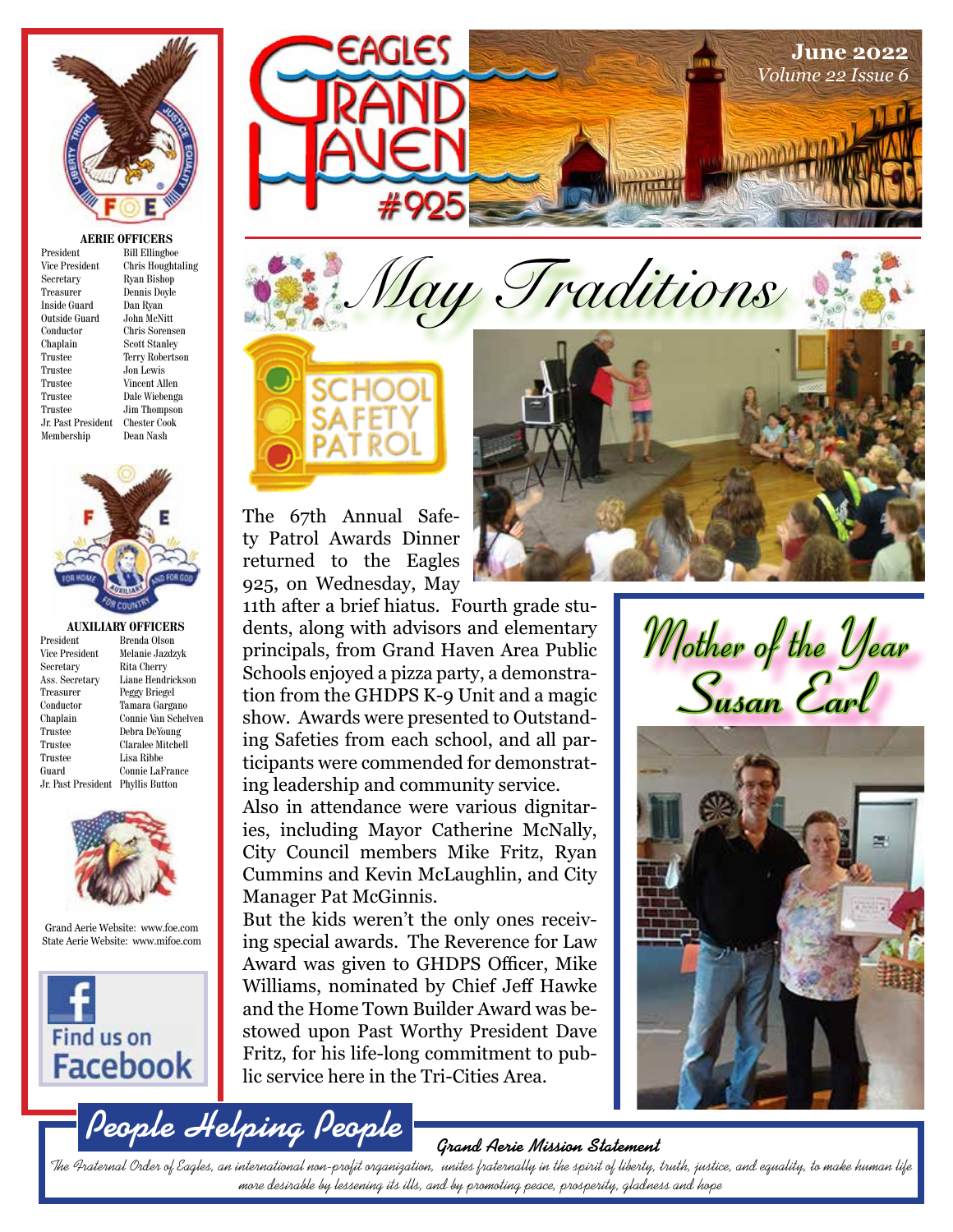### **Worthy President News**

Dear Brothers & Sisters -

Hello brothers and sisters, this is bittersweet for me as it's my last newsletter. I would like to say a huge thank you to all our membership, as I have had the opportunity to get to know so many of you, and enjoyed being your president. Thank you to all of our volunteers, as you really help make this whole thing work. I cant say enough about our staff that I've been privileged to get to know and work closely with for about 15 years, it was truly my pleasure. We have a great group of officers from the aerie and auxiliary moving forward and I thank all of them past and present. Please say hello as I will still be around. A enormous thank you to all of you.

> Thank you, DJ Westerhouse, Worthy President



You can update your Contact Information (Mailing Address, Phone Number, Email Address) on the www.foe.com website by clicking on your Profile Name after you've created an account? *Jr. Past Madam Pres.*

#### **Grand Haven Aerie 925, FOE license plates are available for \$10 at the bar**

*There are still open dates for Volunteer Groups for the next Fish Fry Season 2022-2023 starting mid September to Good Friday in April 2023. Please send an email to 925fishfry@gmail.com to book your group soon!*

#### **Worthy Secretary News**

Fellow Eagles,

I want to deliver a heartfelt thank you to DJ Westerhouse for all of the time, effort, and leadership he's provided as an Eagles officer for over 10 years, the last 4 of these as your president. The growth of the club over this time, coupled with the contributions we've been able to make to the community are truly impressive.

I'd also like to thank Tom Nelson for his 10+ years of service as an officer. Whenever help is needed with any Eagles event, you'll find Tom there volunteering his talents to get the job done.

As your incoming president, my goal is to continue building on our success, and I hope DJ won't get too tired of me asking for advice! I pledge to all of you that I'll listen to your concerns, and do my best to serve the needs of the membership.

We were happy to make contributions to the following organizations in May:

R.E.A.D. - Scrabble Tournament team sponsorship - \$100

District 7 Hospitality Room at the State Convention - \$100

Please join me in welcoming our new members, re-enrolls, and transfers:

Diane Bartrand, Matthew Brown, Criss Curtis,Bearle Eastling, Jason Fisher, Cole Fueslein, Jill Gantos, Jeffrey Kempema, Matt Kenny, David Kurili, John Maroney, Kevin Mcmullen, Audrey Mihills, David Moored, Ashleigh Pippel, Corey Rose, David Salas, Bradley Sprague, Julie Stehouwer, Jamal Steward, Patti Styburski, Peter Tilma, Jeff Tlachac, Joel Tlachac, Brad Welshans, Jerry Wiersma, Joe Wright

> Bill Ellingboe II Worthy Secretary

#### **Auxiliary News**

Welcome Summer! and Welcome to our new Sisters: Nancy Burk, Shannon Burnett, Lori Dirkse, Amanda Forrest, Trish Hamman, Vicki Hart, Samantha Kersman, Jessica Krammer, Melissa Lundeberg, Autumn McKenzie, Wendy Molotky, Tara Olger, Lori Pulciani Backman, Virginia Reifel, Jennifer Welshans, Marijane Werner, Lynette Wright. And our returning Sisters: Gail Berkobtien, Patricia Green, and Sheila Hardy.

Congratulations to Mother of the Year Sue Earl!

Introducing our 2022-2023 Auxiliary Board Members

| Jr. Past Madam Pres. | Chaplain           | <i>Treasurer</i> | <i>Trustees</i>   |  |
|----------------------|--------------------|------------------|-------------------|--|
| Phyllis Button       | Connie VanSchelven | Peggy Briegel    | Debra DeYoung     |  |
| President            | Secretary          | Conductor        | Claralee Mitchell |  |
| Brenda Olson         | <b>Rita Cherry</b> | Tamara Gargano   | Lisa Ribbe        |  |
| Vice President       | Assist. Secretary  | Guard            |                   |  |
| Melanie Jazdzyk      | Liane Hendrickson  | Connie LaFrance  |                   |  |

I've received a few dues invoices back "undeliverable" If you have not received an invoice from the Grand Aerie and your card expired 5/31/2022. Please email me at auxiliary925.secretary@gmail.com or leave your address with the bartender next time you visit the club. We currently have 199 Auxiliary members with expired dues as of today June 2, 2022. Please send your payment in as soon as possible before you are dropped. Have a safe, wonderful Summer and I hope to see you at Coast Guard!! Stay tuned for more Auxiliary events coming this Fall.

> Rita Cherry, Auxiliary Secretary Brenda Olson, Auxiliary President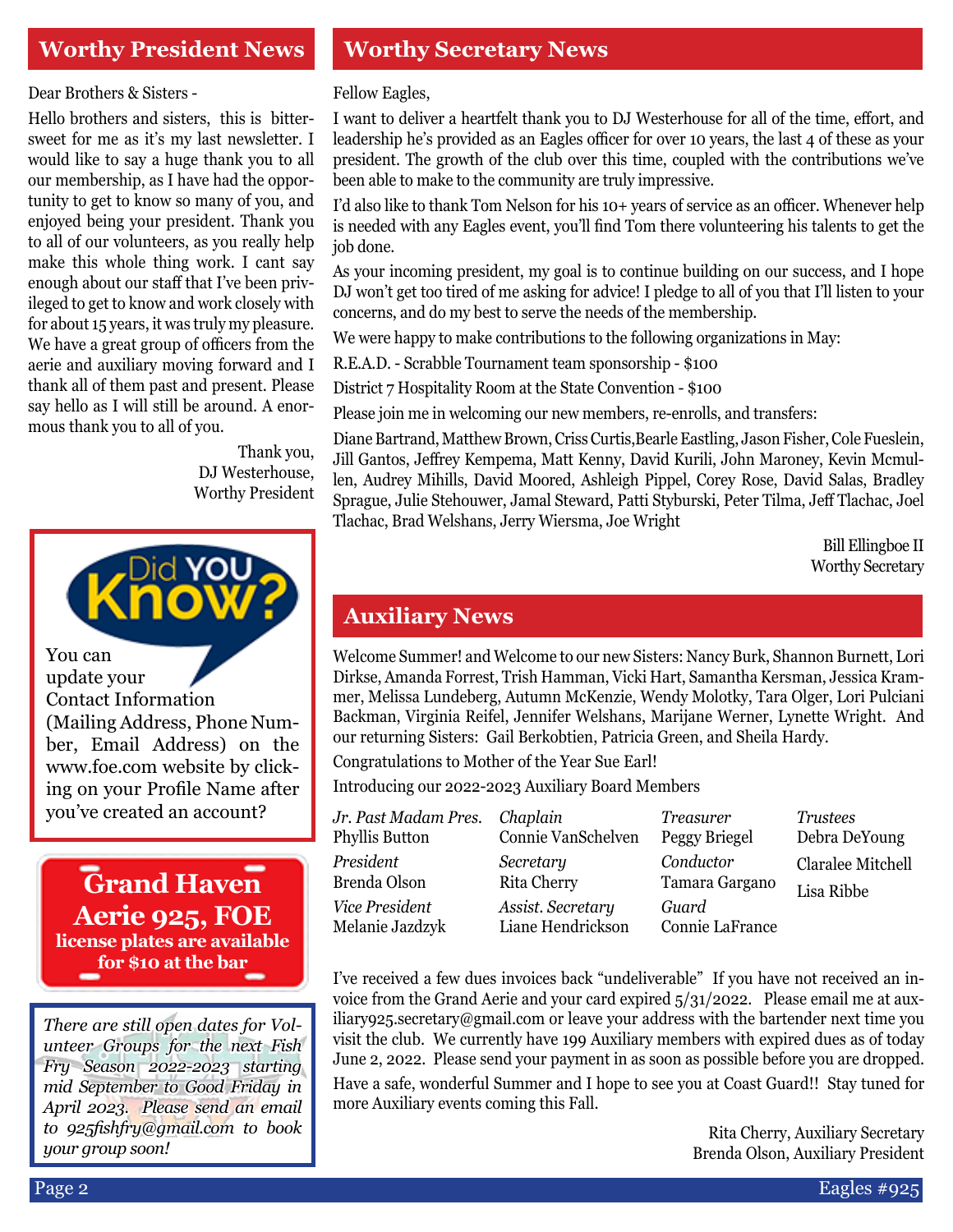

#### **Edit Your Membership Online.**

*Visit www.foe.com and log into our Members Only section (you must have a Members Only account to edit your information or simply click Register to create one). Once logged in, click on your name in the toolbar, click Change Mailing Address and fill out the form.*



*We are looking to hire* someone with Kitchen Management skills to work 20 hours a week or less. Responsibilities would include scheduling kitchen staff, placing weekly orders through the US Foods system, receiving and storing products in the morning, as well as maintenance tasks like fryer oil disposal. *Please inquire with Susan Silvis for an* 

TIHIAINIKISI

to all the grill applicants for Summer Help, we are all set to provide exceptional sevice at this time.

*New Items* Cod Nuggets \$8.00 Popcorn Shrimp \$9.00 Charcuterie Plate \$8.00



*application.*